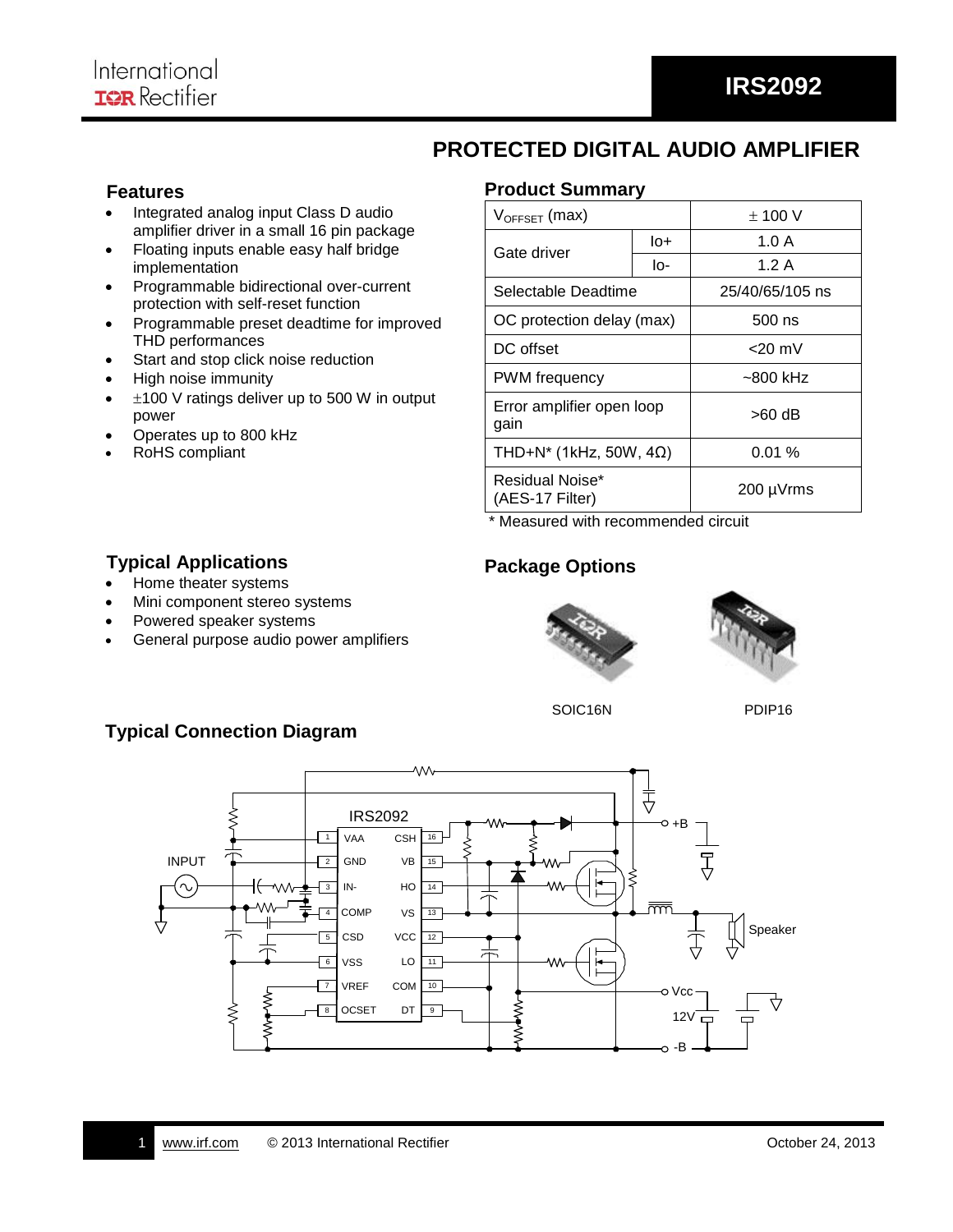

| <b>Table of Contents</b>                    | Page |
|---------------------------------------------|------|
| Description                                 | 3    |
| Simplified Block Diagram                    | 4    |
| <b>Typical Application Diagram</b>          | 4    |
| <b>Qualification Information</b>            | 5    |
| <b>Absolute Maximum Ratings</b>             | 6    |
| <b>Recommended Operating Conditions</b>     | 7    |
| <b>Electrical Characteristics</b>           | 8    |
| <b>Waveform Definitions</b>                 | 11   |
| Functional Block Diagram                    | 12   |
| Input/Output Pin Equivalent Circuit Diagram | 13   |
| <b>Lead Definitions</b>                     | 14   |
| Lead Assignments                            | 14   |
| Package Details                             | 15   |
| <b>Tape and Reel Details</b>                | 16   |
| Part Marking Information                    | 17   |
| Ordering Information                        | 17   |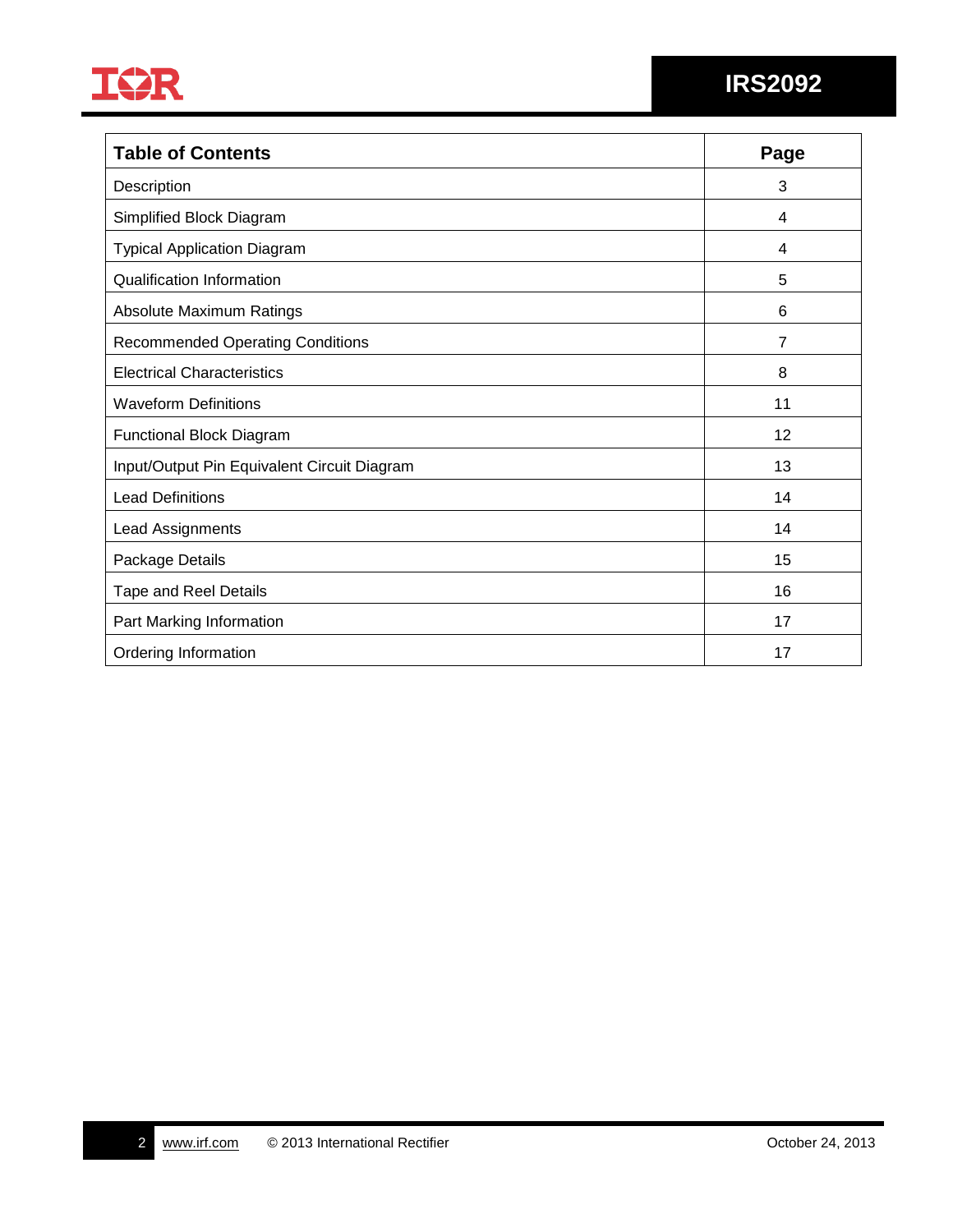

### **Description**

The IRS2092 is a high voltage, high performance Class D audio amplifier driver with PWM modulator and protection. In conjunction with two external MOSFET and a few external components, a complete Class D audio amplifier with protection can be realized.

International Rectifier's proprietary noise isolation technology allows high current gate drive stage and high speed low noise error amplifier reside on a single small silicon die.

Open elements of PWM modulator section allow flexible PWM topology implementation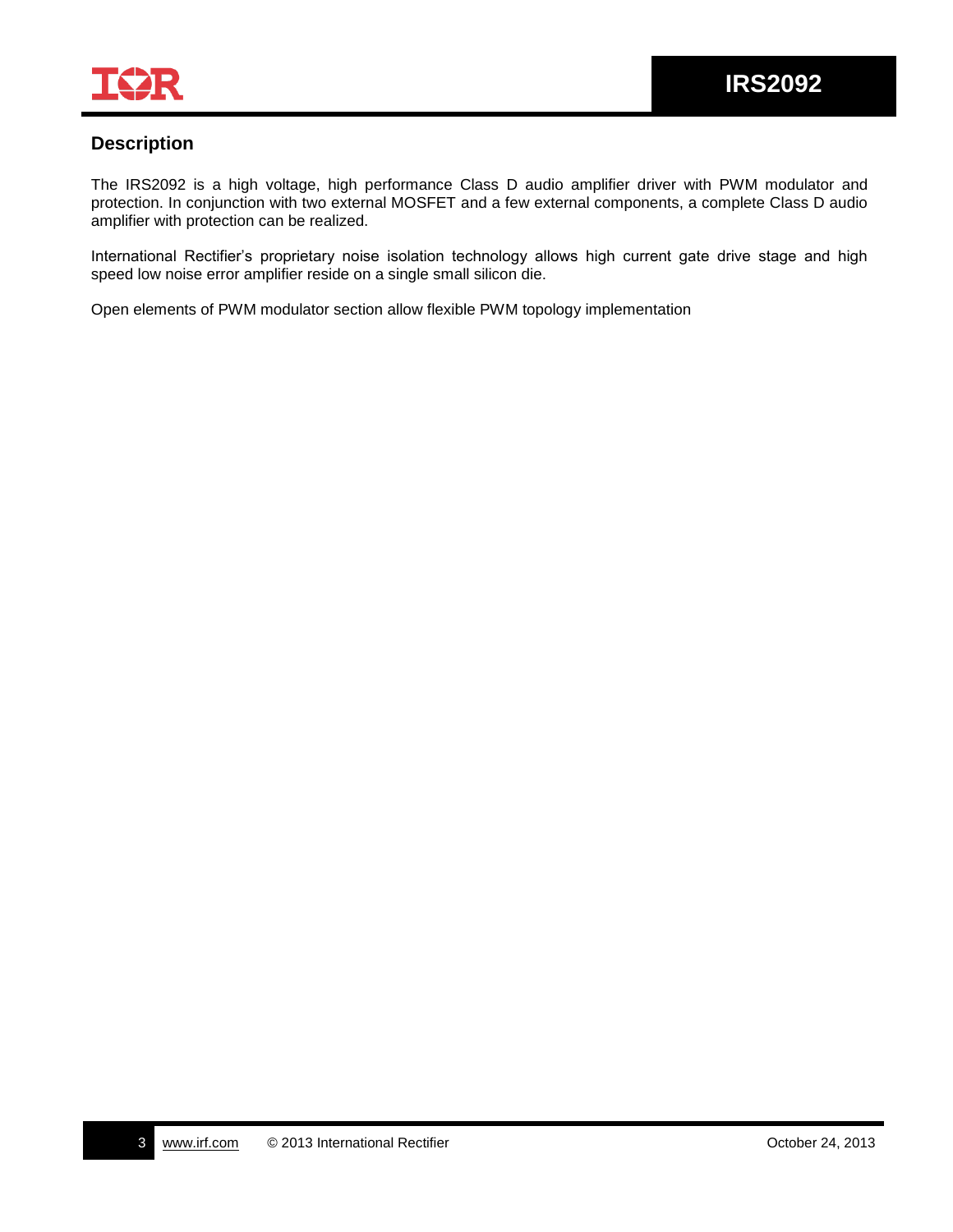

# **Simplified Block Diagram**



### **Typical Application Diagram**

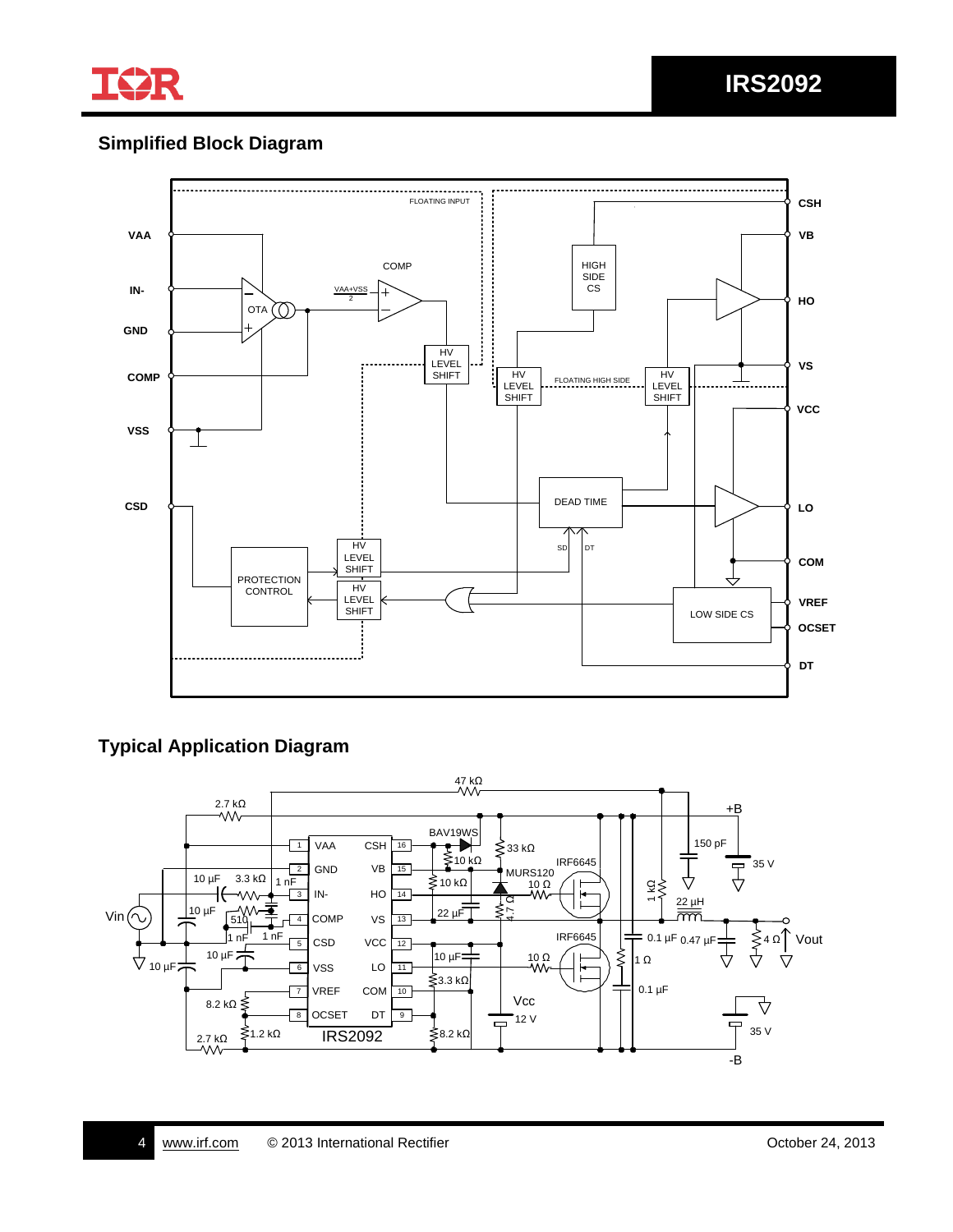### **Qualification Information**

|                                   |                             |                                                 | Industrial <sup>††</sup>                                    |  |  |  |
|-----------------------------------|-----------------------------|-------------------------------------------------|-------------------------------------------------------------|--|--|--|
|                                   |                             |                                                 | (per JEDEC JESD 47E)                                        |  |  |  |
| <b>Qualification Level</b>        |                             | Comments: This IC has passed JEDEC's Industrial |                                                             |  |  |  |
|                                   |                             |                                                 | qualification. IR's Consumer qualification level is granted |  |  |  |
|                                   |                             | by extension of the higher Industrial level.    |                                                             |  |  |  |
| <b>Moisture Sensitivity Level</b> |                             |                                                 | MSL2 <sup>TTT</sup>                                         |  |  |  |
|                                   |                             | SOIC16N                                         | (per IPC/JEDEC J-STD-020C)                                  |  |  |  |
|                                   |                             | DIP <sub>16</sub>                               | Not applicable                                              |  |  |  |
|                                   | <b>Machine Model</b>        | Class B                                         |                                                             |  |  |  |
|                                   |                             | (per JEDEC standard JESD22-A114D)               |                                                             |  |  |  |
| <b>ESD</b>                        |                             | Class 2                                         |                                                             |  |  |  |
|                                   | <b>Human Body Model</b>     | (per EIA/JEDEC standard EIA/JESD22-A115-A)      |                                                             |  |  |  |
|                                   |                             | Class IV                                        |                                                             |  |  |  |
|                                   | <b>Charged Device Model</b> | (per JEDEC standard JESD22-C101C)               |                                                             |  |  |  |
| <b>IC Latch-Up Test</b>           |                             |                                                 | Class I, Level A                                            |  |  |  |
|                                   |                             | (per JESD78A)                                   |                                                             |  |  |  |
| <b>RoHS Compliant</b>             |                             | Yes                                             |                                                             |  |  |  |

† Qualification standards can be found at International Rectifier's web site<http://www.irf.com/>

†† Higher qualification ratings may be available should the user have such requirements. Please contact your International Rectifier sales representative for further information.

††† Higher MSL ratings may be available for the specific package types listed here. Please contact your International Rectifier sales representative for further information.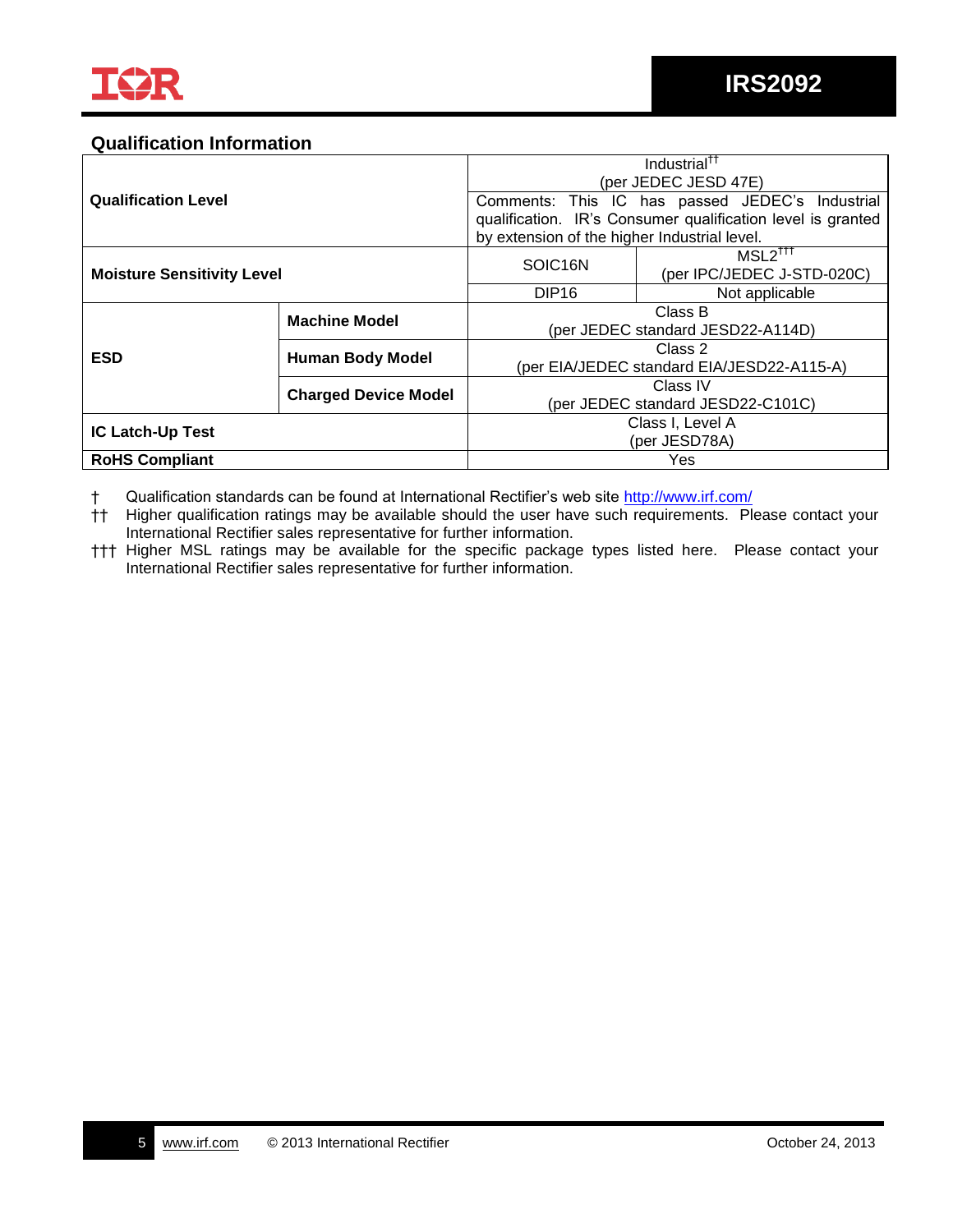

### **Absolute Maximum Ratings**

Absolute Maximum Ratings indicate sustained limits beyond which damage to the device may occur. All voltage parameters are absolute voltages referenced to COM; all currents are defined positive into any lead. The Thermal Resistance and Power Dissipation ratings are measured under board mounted and still air conditions

| <b>Symbol</b>               | <b>Definition</b>                                                                                 | Min                               | <b>Max</b>                       | <b>Units</b>  |               |  |
|-----------------------------|---------------------------------------------------------------------------------------------------|-----------------------------------|----------------------------------|---------------|---------------|--|
| $V_B$                       | High side floating supply voltage                                                                 |                                   | $-0.3$                           | 220           |               |  |
| $V_{\rm S}$                 | High side floating supply voltage <sup>tt</sup>                                                   |                                   | $V_B - 20$                       | $V_B + 0.3$   |               |  |
| V <sub>HO</sub>             | High side floating output voltage                                                                 |                                   | $V_S - 0.3$                      | $V_{B} + 0.3$ |               |  |
| $V_{CSH}$                   | CSH pin input voltage                                                                             | $V_S - 0.3$                       | $V_{B} + 0.3$                    |               |               |  |
| $\rm V_{\rm CC}$            | Low side fixed supply voltage <sup>tt</sup>                                                       |                                   | $-0.3$                           | 20            |               |  |
| $V_{LO}$                    | Low side output voltage                                                                           |                                   | $-0.3$                           | $Vcc+0.3$     | $\vee$        |  |
| $\mathsf{V}_{\mathsf{AA}}$  | Floating input positive supply voltage <sup>11</sup>                                              |                                   | (See I <sub>AAZ</sub> )          | 210           |               |  |
| $V_{SS}$                    | Floating input negative supply voltage <sup>tt</sup>                                              |                                   | $-1$<br>(See $I_{SSZ}$ )         | $GND +0.3$    |               |  |
| <b>V<sub>GND</sub></b>      | Floating input supply ground voltage                                                              | $V_{SS}$ -0.3<br>(See $I_{SSZ}$ ) | $V_{AA}$ +0.3<br>$(See I_{AAZ})$ |               |               |  |
| $I_{IN}$                    | Inverting input current <sup>†</sup>                                                              | ---                               | ±3                               | mA            |               |  |
| $\rm V_{\rm CSD}$           | SD pin input voltage                                                                              | $V_{SS}$ -0.3                     | $V_{AA} + 0.3$                   | $\vee$        |               |  |
| <b>V<sub>COMP</sub></b>     | COMP pin input voltage                                                                            | $V_{SS}$ -0.3                     | $V_{AA} + 0.3$                   |               |               |  |
| $V_{DT}$                    | DT pin input voltage                                                                              | $-0.3$                            | $V_{CC}$ +0.3                    |               |               |  |
| $V_{OCSET}$                 | OCSET pin input voltage                                                                           |                                   | $-0.3$                           | $V_{CC}+0.3$  |               |  |
| $I_{\text{AAZ}}$            | Floating input positive supply zener clamp current <sup>11</sup>                                  |                                   | ---                              | 20            |               |  |
| $\mathsf{l}_{\mathsf{SSZ}}$ | Floating input negative supply zener clamp current <sup>tt</sup>                                  |                                   | $\overline{a}$                   | 20            |               |  |
| $I_{CCZ}$                   | Low side supply zener clamp current <sup>ttt</sup>                                                |                                   | ---                              | 10            | mA            |  |
| $I_{\mathsf{BSZ}}$          | Floating supply zener clamp current <sup>ttt</sup>                                                |                                   | $---$                            | 10            |               |  |
| <b>I</b> OREF               | Reference output current                                                                          |                                   |                                  | 5             |               |  |
| dV <sub>S</sub> /dt         | Allowable Vs voltage slew rate                                                                    |                                   | $---$                            | 50            | V/ns          |  |
| $dV_{SS}/dt$                | Allowable Vss voltage slew rate <sup>fff</sup>                                                    |                                   | ---                              | 50            | V/ms          |  |
| Pd                          | Maximum power dissipation @ $T_A \leq +25^{\circ}C$                                               | SOIC16N                           | $---$                            | 1.0           | W             |  |
|                             |                                                                                                   | DIP <sub>16</sub>                 | ---                              | 1.6           |               |  |
| $Rth_{JA}$                  | Thermal resistance, Junction to ambient                                                           | SOIC16N                           | $---$                            | 115           | $\degree$ C/W |  |
|                             |                                                                                                   | DIP <sub>16</sub>                 | ---                              | 75            |               |  |
| $T_{J}$                     | Junction Temperature                                                                              |                                   |                                  | 150           | $\circ$ C     |  |
| $T_S$                       | <b>Storage Temperature</b>                                                                        |                                   | $-55$                            | 150           | $\circ$ C     |  |
| $T_L$<br>$\mathbf{r}$       | Lead temperature (soldering, 10 seconds)<br><b><i>Community Community Community Community</i></b> |                                   | ---                              | 300           | $\circ$ C     |  |

† IN- contains clamping diode to GND.

 $\dagger$  V<sub>DD</sub> – IN+, GND -V<sub>SS</sub>, V<sub>CC</sub>-COM and V<sub>B</sub>-V<sub>S</sub> contain internal shunt zener diodes. Please note that the voltage ratings of these can be limited by the clamping current.

 $\dagger\dagger\dagger$  For the rising and falling edges of step signal of 10 V.  $V_{SS}=15$  V to 200 V.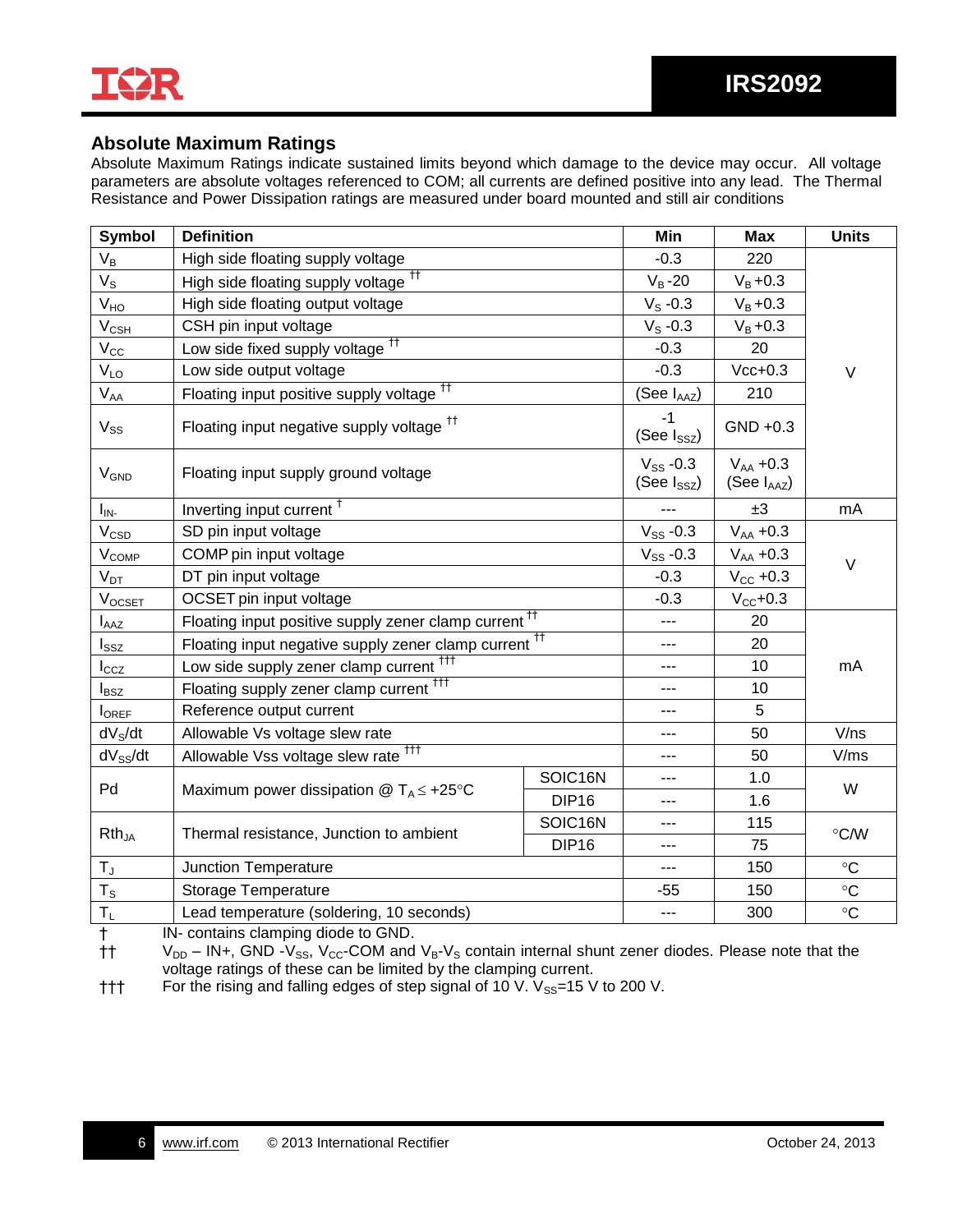

### **Recommended Operating Conditions**

For proper operation, the device should be used within the recommended conditions below. The Vs and COM offset ratings are tested with supplies biased at  $V_{AA}$ - $V_{SS}=10$  V,  $V_{CC}=12$  V and  $V_B$ - $V_S=12$  V. All voltage parameters are absolute voltages referenced to COM; all currents are defined positive into any lead.

| Symbol                     | <b>Definition</b>                                            | Min.                                           | Max.                | <b>Units</b>      |
|----------------------------|--------------------------------------------------------------|------------------------------------------------|---------------------|-------------------|
| $\mathsf{V}_\mathsf{B}$    | High side floating supply absolute voltage                   | $V_S + 10$                                     | $V_S + 18$          | $\vee$            |
| $V_{\rm S}$                | High side floating supply offset voltage                     |                                                | 200                 |                   |
| $I_{\text{AAZ}}$           | Floating input positive supply zener clamp current           | 1                                              | 11                  | mA                |
| $I_{\tt SSZ}$              | Floating input negative supply zener clamp current           |                                                | 11                  |                   |
| $\mathsf{V}_{\mathsf{SS}}$ | Floating input supply absolute voltage                       | $\overline{0}$                                 | 200                 |                   |
| V <sub>HO</sub>            | High side floating output voltage                            | Vs                                             | $V_B$               |                   |
| $V_{\rm CC}$               | Low side fixed supply voltage                                | 10                                             | 18                  |                   |
| $V_{LO}$                   | Low side output voltage                                      | $\mathbf 0$                                    | $V_{\rm CC}$        | $\vee$            |
| $V_{GND}$                  | GND pin input voltage                                        | $V_{ss}$ <sup><math>\frac{1}{111}</math></sup> | $+ + +$<br>$V_{AA}$ |                   |
| $V_{IN}$                   | Inverting input voltage                                      | $\rm V_{GND}$ -0.5                             | $V_{GND}$ +0.5      |                   |
| $\rm V_{CSD}$              | CSD pin input voltage                                        | $V_{SS}$                                       | $V_{AA}$            |                   |
| $V_{COMP}$                 | COMP pin input voltage                                       | $V_{SS}$                                       | $V_{AA}$            |                   |
| $C_{COMP}$                 | COMP pin phase compensation capacitor to GND                 | 1                                              | $\blacksquare$      | nF                |
| $V_{DT}$                   | DT pin input voltage                                         | $\overline{0}$                                 | $V_{\rm CC}$        | $\vee$            |
| $I_{OREF}$                 | Reference output current to COM <sup>++</sup>                | 0.3                                            | 0.8                 | mA                |
| $V_{OCSET}$                | OCSET pin input voltage                                      | 0.5                                            | 5                   | $\vee$            |
| $\rm V_{CSH}$              | CSH pin input voltage                                        | Vs                                             | $V_B$               |                   |
| dVss/dt                    | <b>TTTT</b><br>Allowable Vss voltage slew rate upon power-up |                                                | 50                  | V/ms              |
| $I_{PW}$                   | Input pulse width                                            | $10^{\frac{1}{11111}}$                         | $\blacksquare$      | ns                |
| $f_{SW}$                   | Switching Frequency                                          |                                                | 800                 | kHz               |
| $T_A$                      | <b>Ambient Temperature</b>                                   | $-40$                                          | 125                 | $^\circ \text{C}$ |

† Logic operational for Vs equal to –5 V to +200 V. Logic state held for Vs equal to –5 V to – $V_{BS}$ .<br>†† Nominal voltage for V<sub>REF</sub> is 5.1 V. l<sub>OREF</sub> of 0.3 – 0.8 mA dictates total external resistor value on

Nominal voltage for V<sub>REF</sub> is 5.1 V. I<sub>OREF</sub> of 0.3 – 0.8 mA dictates total external resistor value on VREF to be 6.3 kΩ to 16.7 kΩ.

 $\dagger\dagger$  GND input voltage is limited by  $I_{\text{AAZ}}$  and  $I_{\text{SSZ}}$ .

 $\uparrow$  †† $\uparrow$  V<sub>ss</sub> ramps up from 0 V to 200 V.

††††† Output logic status may not respond correctly if input pulse width is smaller than the minimum pulse width.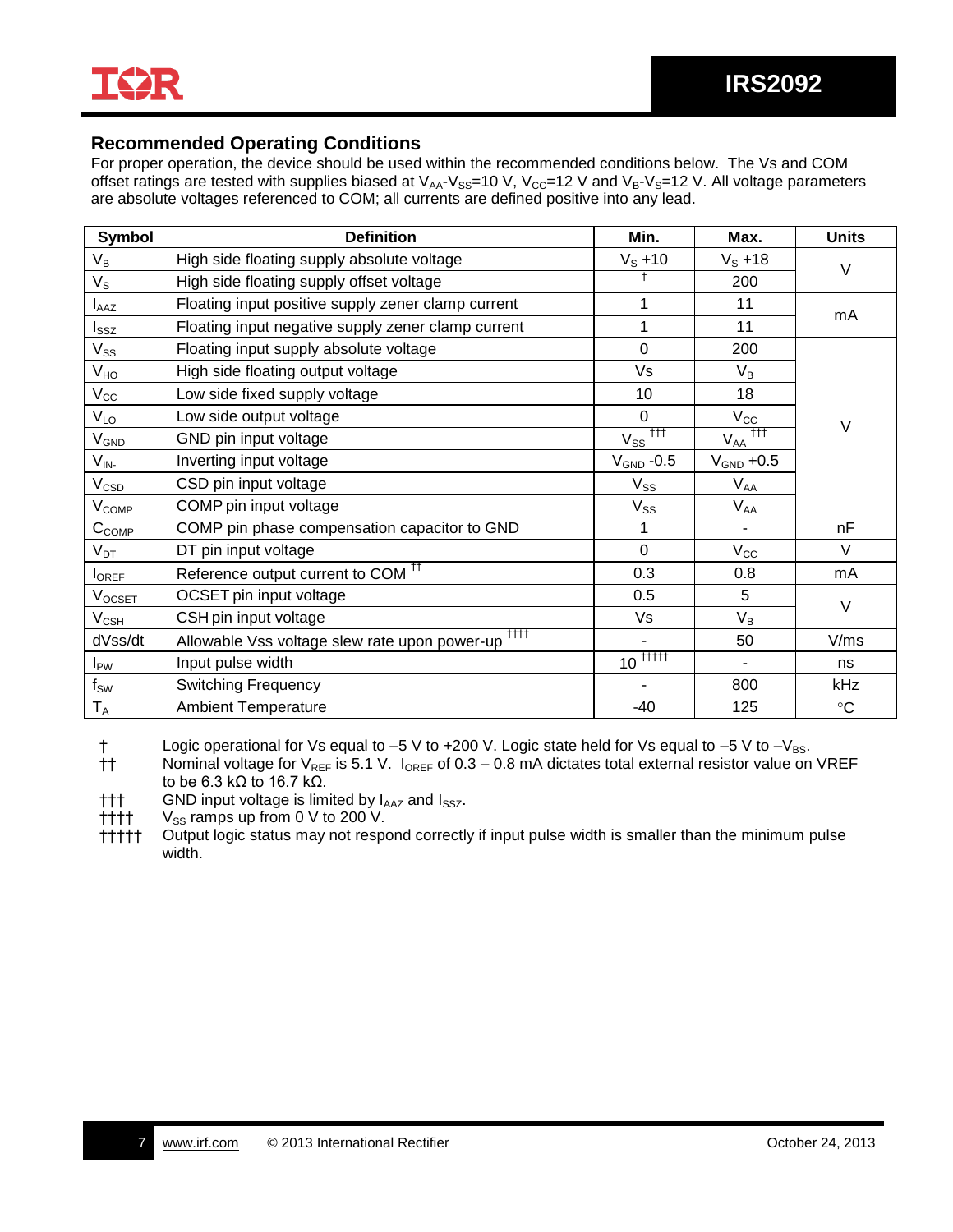

## **Electrical Characteristics**

 $V_{CC}$ ,  $V_{BS}$  = 12 V,  $V_{SS}$  = COM=0 V,  $V_{AA}$ =10 V, C<sub>L</sub>=1 nF and T<sub>A</sub>=25 °C unless otherwise specified.

| <b>Symbol</b>               | <b>Definition</b>                                                                              | Min                      | <b>Typ</b>               | <b>Max</b>     | <b>Units</b>      | <b>Test Conditions</b>                                                                            |
|-----------------------------|------------------------------------------------------------------------------------------------|--------------------------|--------------------------|----------------|-------------------|---------------------------------------------------------------------------------------------------|
| <b>Low Side Supply</b>      |                                                                                                |                          |                          |                |                   |                                                                                                   |
| $UV_{CC+}$                  | Vcc supply UVLO positive<br>threshold                                                          | 8.4                      | 8.9                      | 9.4            |                   |                                                                                                   |
| $UV_{CC}$                   | Vcc supply UVLO negative<br>threshold                                                          | 8.2                      | 8.7                      | 9.2            | V                 |                                                                                                   |
| UV <sub>CCHYS</sub>         | $\overline{UV_{CC}}$ hysteresis                                                                | $\overline{\phantom{a}}$ | 0.2                      |                |                   |                                                                                                   |
| $I_{\text{QCC}}$            | Low side quiescent current                                                                     | $\overline{\phantom{0}}$ |                          | 3              | mA                | $V_{DT} = V_{CC}$                                                                                 |
| V <sub>CLAMPL</sub>         | Low side zener diode clamp<br>voltage                                                          | 19.6                     | 20.4                     | 21.6           | $\vee$            | $I_{CC} = 5$ mA                                                                                   |
|                             | <b>High Side Floating Supply</b>                                                               |                          |                          |                |                   |                                                                                                   |
| $UV_{BS+}$                  | High side well UVLO positive<br>threshold                                                      | 8.0                      | 8.5                      | 9.0            |                   |                                                                                                   |
| $\mathsf{UV}_{\mathsf{BS}}$ | High side well UVLO negative<br>threshold                                                      | 7.8                      | 8.3                      | 8.8            | V                 |                                                                                                   |
| UV <sub>BSHYS</sub>         | $UV_{BS}$ hysteresis                                                                           | $\mathbf{r}$             | 0.2                      | $\blacksquare$ |                   |                                                                                                   |
| $I_{\text{QBS}}$            | High side quiescent current                                                                    | $\overline{\phantom{a}}$ | $\overline{\phantom{a}}$ | $\mathbf{1}$   | mA                |                                                                                                   |
| $I_{\underline{\text{KH}}}$ | High to Low side leakage current                                                               | $\blacksquare$           |                          | 50             | μA                | $V_B = V_S = 200 V$                                                                               |
| $V_{CLAMPH}$                | High side zener diode clamp<br>voltage                                                         | 19.6                     | 20.4                     | 21.6           | $\overline{\vee}$ | $I_{BS} = 5$ mA                                                                                   |
|                             | <b>Floating Input Supply</b>                                                                   |                          |                          |                |                   |                                                                                                   |
| $UV_{AA+}$                  | VA+, VA- floating supply UVLO<br>positive threshold from V <sub>SS</sub>                       | 8.2                      | 8.7                      | 9.2            |                   | $V_{SS} = 0 V$ , GND pin<br>floating                                                              |
| UV <sub>AA</sub>            | VA+, VA- floating supply UVLO<br>negative threshold from Vss                                   | 7.7                      | 8.2                      | 8.7            | $\vee$            | $V_{SS} = 0 V$ , GND pin<br>floating                                                              |
| <b>UVAAHYS</b>              | $UV_{AA}$ hysteresis                                                                           | $\blacksquare$           | 0.5                      |                |                   | $V_{SS} = 0 V$ , GND pin<br>floating                                                              |
| $I_{QAAO}$                  | Floating Input positive quiescent<br>supply current                                            | $\overline{a}$           | 0.5                      | $\overline{2}$ |                   | $V_{AA} = 10 V$ , $V_{SS} = 0 V$ ,<br>$\frac{V_{\text{CSD}} = VSS}{V_{AA} = 10 V, V_{SS} = 0 V,}$ |
| $I_{QAA1}$                  | Floating Input positive quiescent<br>supply current                                            | $\overline{a}$           | 8                        | 11             | mA                | $V_{\text{CSD}} = VAA$                                                                            |
| I <sub>QAA2</sub>           | Floating Input positive quiescent<br>supply current                                            | L.                       | 8                        | 11             |                   | $V_{AA} = 10 V, V_{SS} = 0 V,$<br>$V_{CSD} = GND$                                                 |
| <b>LKM</b>                  | Floating input side to Low side<br>leakage current                                             | $\blacksquare$           | $\overline{\phantom{a}}$ | 50             | μA                | $\overline{V_{AA}}$ = $V_{SS}$ = $V_{GND}$ =<br>100 V                                             |
| $V_{CLAMPM+}$               | V <sub>AA</sub> floating supply zener diode<br>clamp voltage, positive, with<br>respect to GND | 6.0                      | 7.0                      | 8.0            | $\vee$            | $I_{AA}$ =5 mA, $I_{SS}$ =5 mA,<br>$V_{GND}=0 V,$<br>$V_{\text{CSD}} = VSS$                       |
| $V_{CLAMPM}$                | V <sub>SS</sub> floating supply zener diode<br>clamp voltage, negative, with<br>respect to GND | $-8.0$                   | $-7.0$                   | $-6.0$         |                   | $I_{AA} = 5$ mA, $I_{SS} = 5$ mA,<br>$V_{GND}=0 V,$<br>$V_{CSD} = VSS$                            |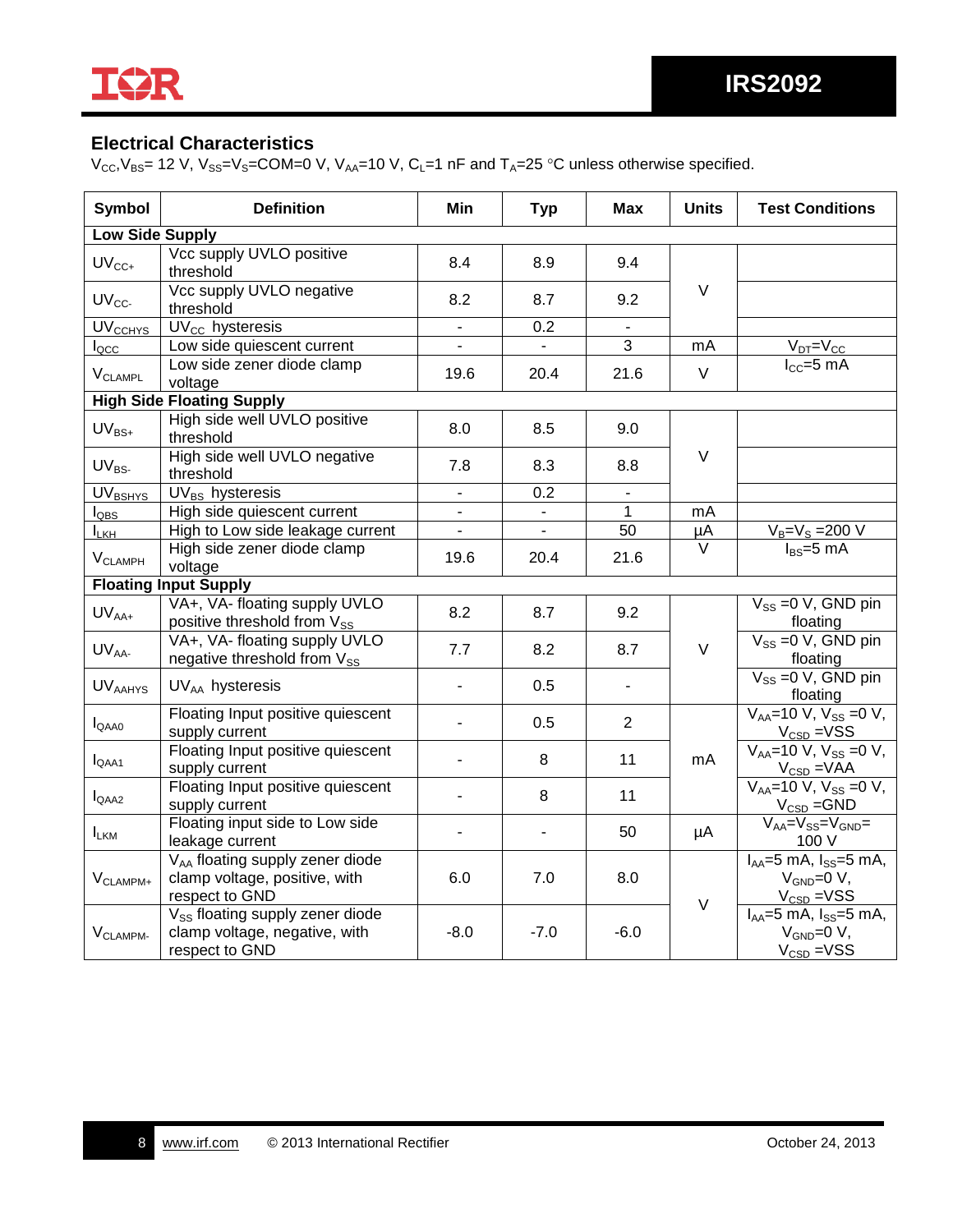

### **Electrical Characteristics (cont'd)**

 $V_{\text{CC}}$ , $V_{\text{BS}}$ = 12 V,  $V_{\text{SS}}$ = $V_{\text{S}}$ =COM=0 V,  $V_{\text{AA}}$ =10 V, C<sub>L</sub>=1 nF and T<sub>A</sub>=25 °C unless otherwise specified.

| Audio Input (V <sub>GND</sub> =0, V <sub>AA</sub> =5V, V <sub>SS</sub> =-5V) |                                                                                                        |                              |                              |                |            |                                                               |
|------------------------------------------------------------------------------|--------------------------------------------------------------------------------------------------------|------------------------------|------------------------------|----------------|------------|---------------------------------------------------------------|
| $V_{OS}$                                                                     | Input offset voltage                                                                                   | $-15$                        | 0                            | 15             | mV         |                                                               |
| $I_{\text{BIN}}$                                                             | Input bias current                                                                                     | $\overline{\phantom{a}}$     | $\blacksquare$               | 40             | nA         |                                                               |
| <b>BW</b>                                                                    | Small signal bandwidth                                                                                 | $\overline{a}$               | 9                            |                | <b>MHz</b> | $C_{COMP} = 2 nF$ ,<br>$Rf=3.3 k\Omega$                       |
| V <sub>COMP</sub>                                                            | OTA Output voltage                                                                                     | VAA-1                        | $\blacksquare$               | $VSS+1$        | $\vee$     |                                                               |
| $g_m$                                                                        | OTA transconductance                                                                                   |                              | 100                          |                | mS         | $V_{IN}$ =10 mV                                               |
| $G_V$                                                                        | OTA gain                                                                                               | 60                           |                              |                | dB         |                                                               |
| $V_{Nrms}$                                                                   | OTA input noise voltage                                                                                | $\overline{a}$               | 250                          |                | mVrms      | $\overline{BW}$ =20 kHz,<br>Resolution<br>$BW=22 Hz$<br>Fig.5 |
| <b>SR</b>                                                                    | Slew rate                                                                                              | $\overline{\phantom{a}}$     | ±5                           | $\blacksquare$ | V/us       | $C_{COMP}=1$ nF                                               |
| <b>CMRR</b>                                                                  | Common-mode rejection ratio                                                                            | $\overline{\phantom{a}}$     | 60                           |                | dB         |                                                               |
| <b>PSRR</b>                                                                  | Supply voltage rejection ratio                                                                         | $\overline{\phantom{a}}$     | 65                           | -              |            |                                                               |
| <b>PWM</b> comparator                                                        |                                                                                                        |                              |                              |                |            |                                                               |
| Vth <sub>PWM</sub>                                                           | PWM comparator threshold in<br><b>COMP</b>                                                             |                              | $(VAA$ -<br>$V_{SS}$ /2      |                | $\vee$     |                                                               |
| $\sf{f}_{\mathsf{OTA}}$                                                      | COMP pin star-up local oscillation<br>frequency                                                        | 0.7                          | 1.0                          | 1.5            | <b>MHz</b> | $V_{CSD} = GND$                                               |
| <b>Protection</b>                                                            |                                                                                                        |                              |                              |                |            |                                                               |
| $V_{REF}$                                                                    | Reference output voltage                                                                               | 4.8                          | 5.1                          | 5.4            |            | $I_{OREF} = 0.5$ mA                                           |
| Vth <sub>ocL</sub>                                                           | Low side OC threshold in Vs                                                                            | 1.1                          | 1.2                          | 1.3            |            | OCSET=1.2 V,<br>Fig.6                                         |
| $Vth_{OCH}$                                                                  | High side OC threshold in $V_{CSH}$                                                                    | $1.1 + Vs$                   | $1.2 + Vs$                   | $1.3 + Vs$     | $\vee$     | Vs=200 V,                                                     |
| Vth1                                                                         | CSD pin shutdown release<br>threshold                                                                  | $0.62xV_{AA}$                | $0.70xV_{AA}$                | $0.78xV_{AA}$  |            |                                                               |
| V <sub>th2</sub>                                                             | CSD pin self reset threshold                                                                           | $0.26xV_{AA}$                | $0.30xV_{AA}$                | $0.34xV_{AA}$  |            |                                                               |
| $I_{\text{CSD+}}$                                                            | CSD pin discharge current                                                                              | 70                           | 100                          | 130            | μA         | $V_{\text{CSD}} = V_{SS} + 5 V$                               |
| $I_{\text{CSD}}$                                                             | CSD pin charge current                                                                                 | 70                           | 100                          | 130            |            | $V_{CSD} = V_{SS} + 5 V$                                      |
| $t_{SD}$                                                                     | Shutdown propagation delay from<br>$V_{\text{CSD}}$ > $V_{\text{SS}}$ + Vth <sub>och</sub> to Shutdown | $\qquad \qquad \blacksquare$ | $\qquad \qquad \blacksquare$ | 250            |            |                                                               |
| $t_{OCH}$                                                                    | Propagation delay time from V <sub>CSH</sub><br>> Vth <sub>och</sub> to Shutdown                       | ÷,                           | $\blacksquare$               | 500            | ns         | Fig.3                                                         |
| $t_{\text{OCL}}$                                                             | Propagation delay time from Vs><br>Vth <sub>ocL</sub> to Shutdown                                      | $\blacksquare$               |                              | 500            |            | Fig.4                                                         |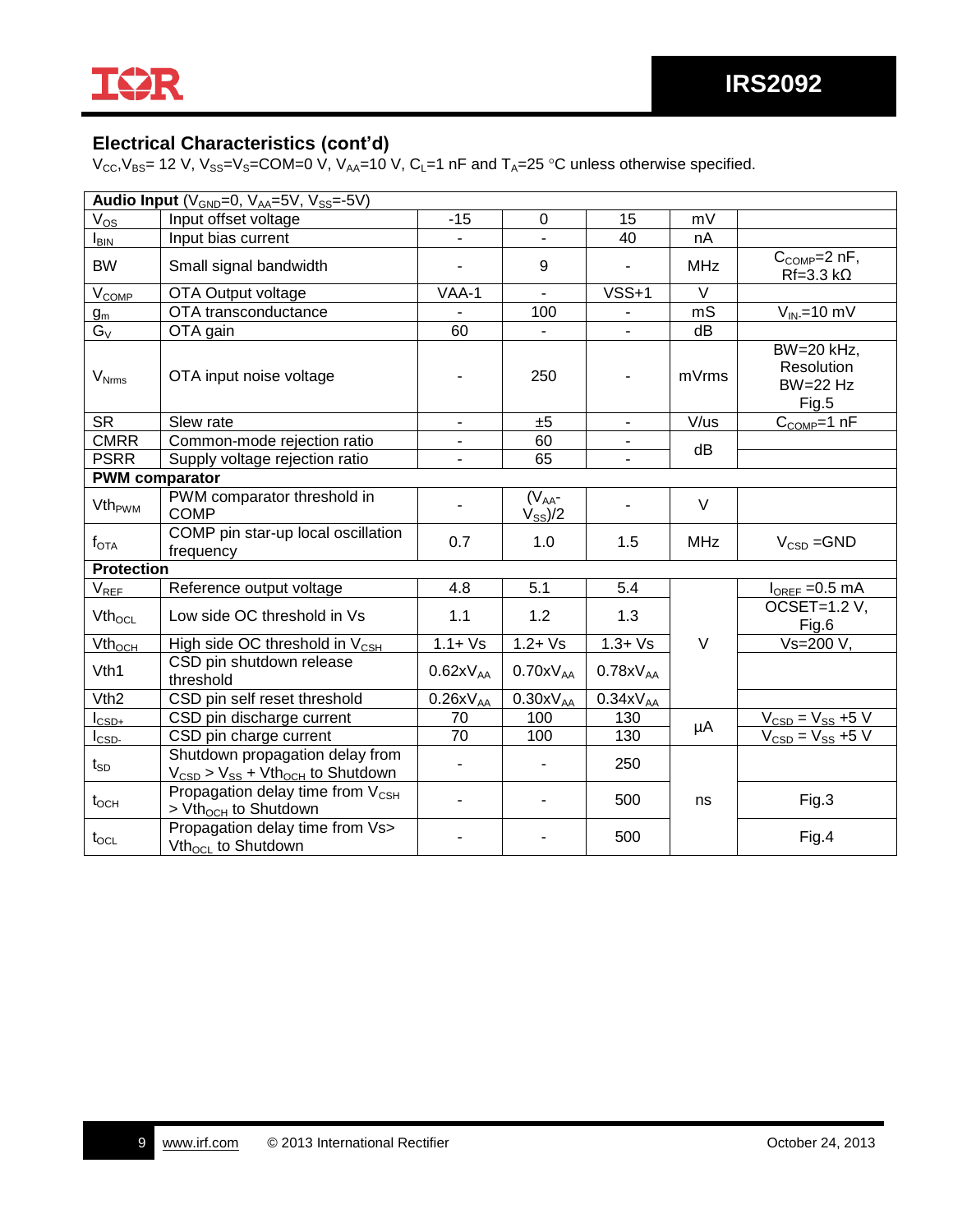

### **Electrical Characteristics (cont'd)**

 $V_{\text{CC}}$ , $V_{\text{BS}}$ = 12 V,  $V_{\text{SS}}$ = $V_{\text{S}}$ =COM=0 V,  $V_{\text{AA}}$ =10 V, C<sub>L</sub>=1 nF and T<sub>A</sub>=25 °C unless otherwise specified.

| <b>Gate Driver</b>        |                                                                                                                             |                |                |          |        |                                  |
|---------------------------|-----------------------------------------------------------------------------------------------------------------------------|----------------|----------------|----------|--------|----------------------------------|
| $I_{0+}$                  | Output high short circuit current<br>(Source)                                                                               | ۰              | 1.0            |          | A      | Vo=0 V, $PW<10 \mu s$            |
| lo-                       | Output low short circuit current<br>(Sink)                                                                                  |                | 1.2            |          | A      | Vo=12 V, PW<10 µs                |
| $V_{OL}$                  | Low level out put voltage<br>LO-COM, HO-VS                                                                                  | $\blacksquare$ | $\blacksquare$ | 0.1      | V      |                                  |
| $V_{OH}$                  | High level out put voltage<br>VCC - LO, VB - HO                                                                             |                |                | 1.4      |        | $lo=0 A$                         |
| ton                       | High and low side turn-on<br>propagation delay                                                                              | $\blacksquare$ | 360            |          |        | $V_{DT} = V_{CC}$                |
| toff                      | High and low side turn-off<br>propagation delay                                                                             |                | 335            |          |        | $V_{DT} = V_{CC}$                |
| tr                        | Turn-on rise time                                                                                                           | $\blacksquare$ | 20             | 50       |        |                                  |
| $\overline{\mathfrak{t}}$ | Turn-off fall time                                                                                                          |                | 15             | 35       |        |                                  |
| DT <sub>1</sub>           | Deadtime: LO turn-off to HO turn-<br>on $(DT_{LO-HO})$ & HO turn-off to LO<br>turn-on $(DT_{HO\text{-}LO})$                 | 15             | 25             | 35       |        | $V_{DT} > V_{DT1}$               |
| DT <sub>2</sub>           | Deadtime: LO turn-off to HO turn-<br>on $(DT_{LO-HO})$ & HO turn-off to LO<br>turn-on $(DT_{HO\text{-}LO})$                 | 25             | 40             | 55       | ns     | $V_{DT1} > V_{DT} > V_{DT2}$     |
| DT <sub>3</sub>           | Deadtime: LO turn-off to HO turn-<br>on $(DT_{LO-HO})$ & HO turn-off to LO<br>turn-on $(DT_{HO\text{-}LO})$                 | 50             | 65             | 85       |        | $V_{DT2}$ > $V_{DT}$ > $V_{DT3}$ |
| DT4                       | Deadtime: LO turn-off to HO turn-<br>on $(DT_{LO-HO})$ & HO turn-off to LO<br>turn-on $(DT_{HO\text{-}LO})V_{DT} = V_{DT4}$ | 85             | 105            | 135      |        | $V_{DT3}$ > $V_{DT}$ > $V_{DT4}$ |
| $V_{DT1}$                 | DT mode select threshold 2                                                                                                  | 0.51xVec       | $0.57x$ Vcc    | 0.63xVec |        |                                  |
| V <sub>DT2</sub>          | DT mode select threshold 3                                                                                                  | $0.32x$ Vcc    | $0.36x$ Vcc    | 0.40xVec | $\vee$ |                                  |
| $V_{D13}$                 | DT mode select threshold 4                                                                                                  | 0.21xVec       | 0.23xVcc       | 0.25xVec |        |                                  |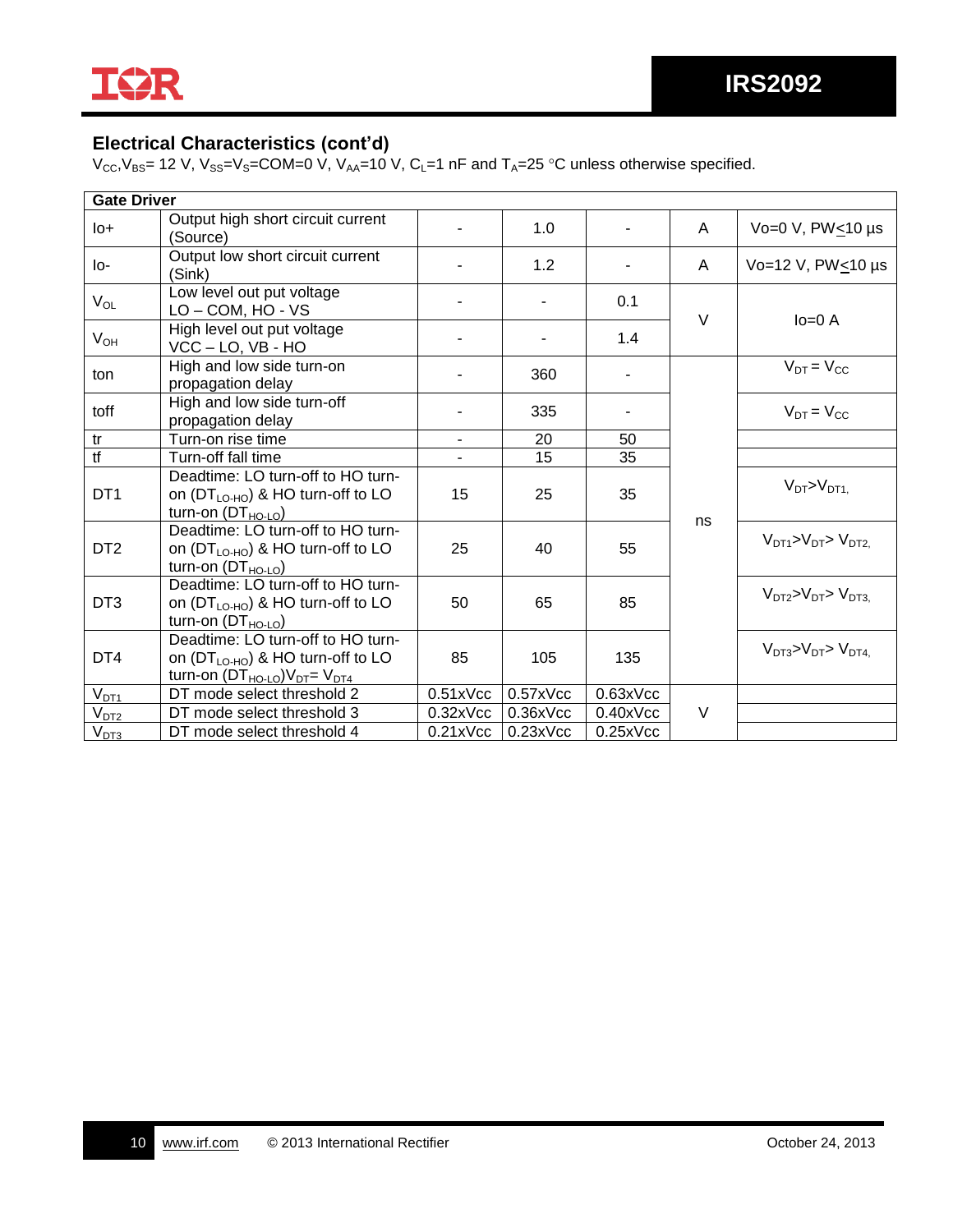

### **Waveform Definitions**







### **Figure 1: Switching Time Waveform Definitions Figure 2: CSD to Shutdown Waveform Definitions**







**Figure 5: OTA input noise voltage mesurent circuit**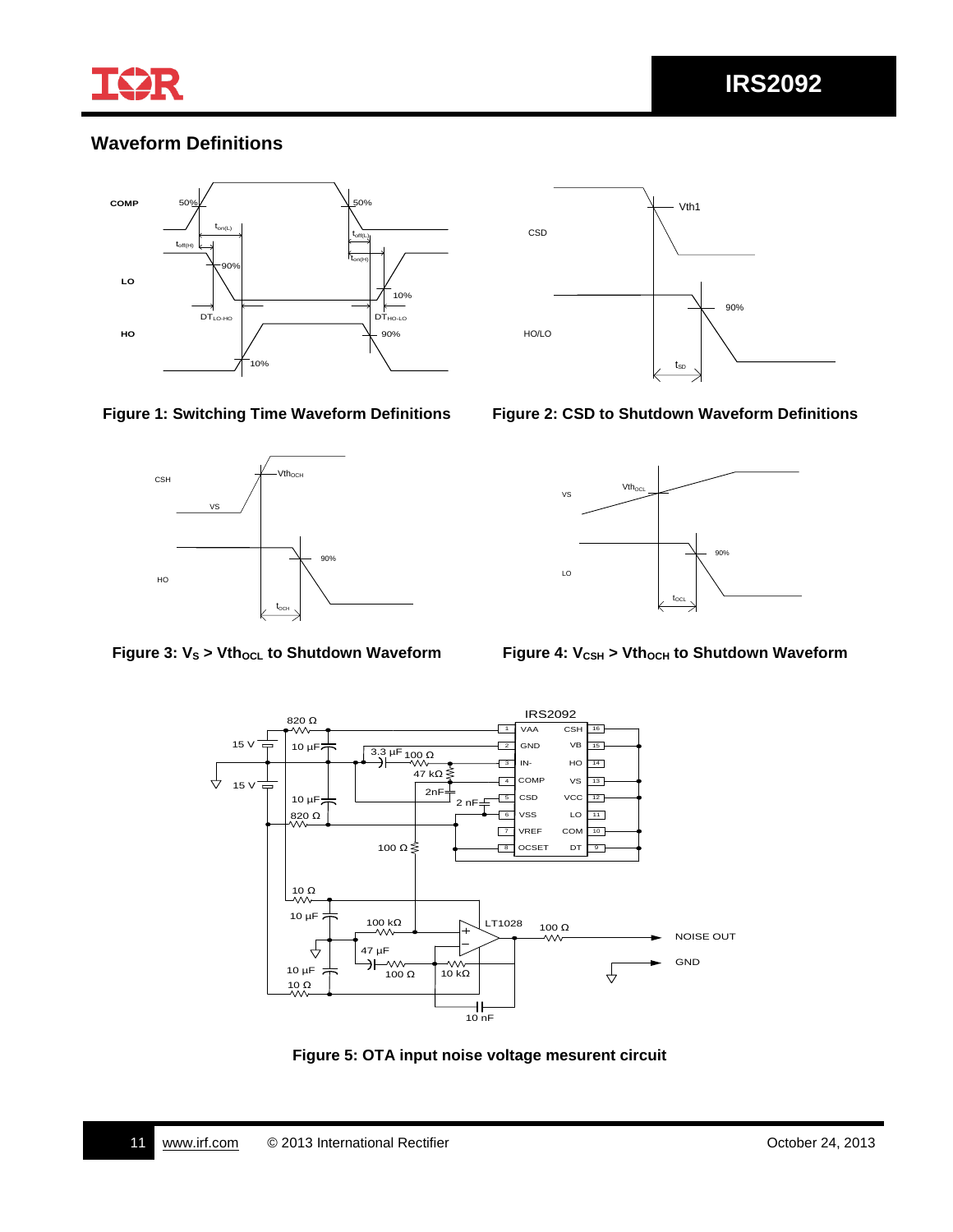

# **Functional Block Diagram: IRS2092**

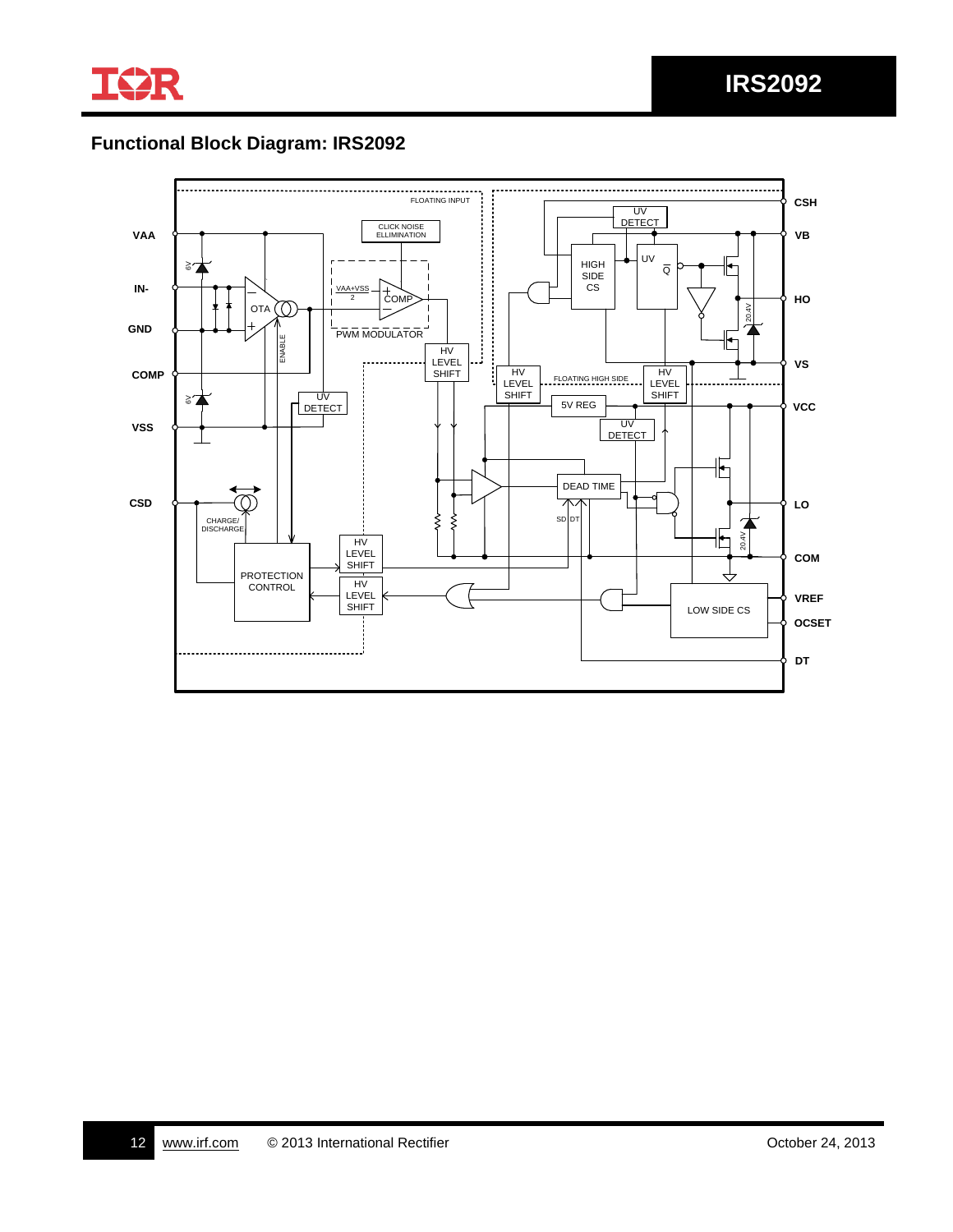

## **Input/Output Pin Equivalent Circuit Diagrams: IRS2092**

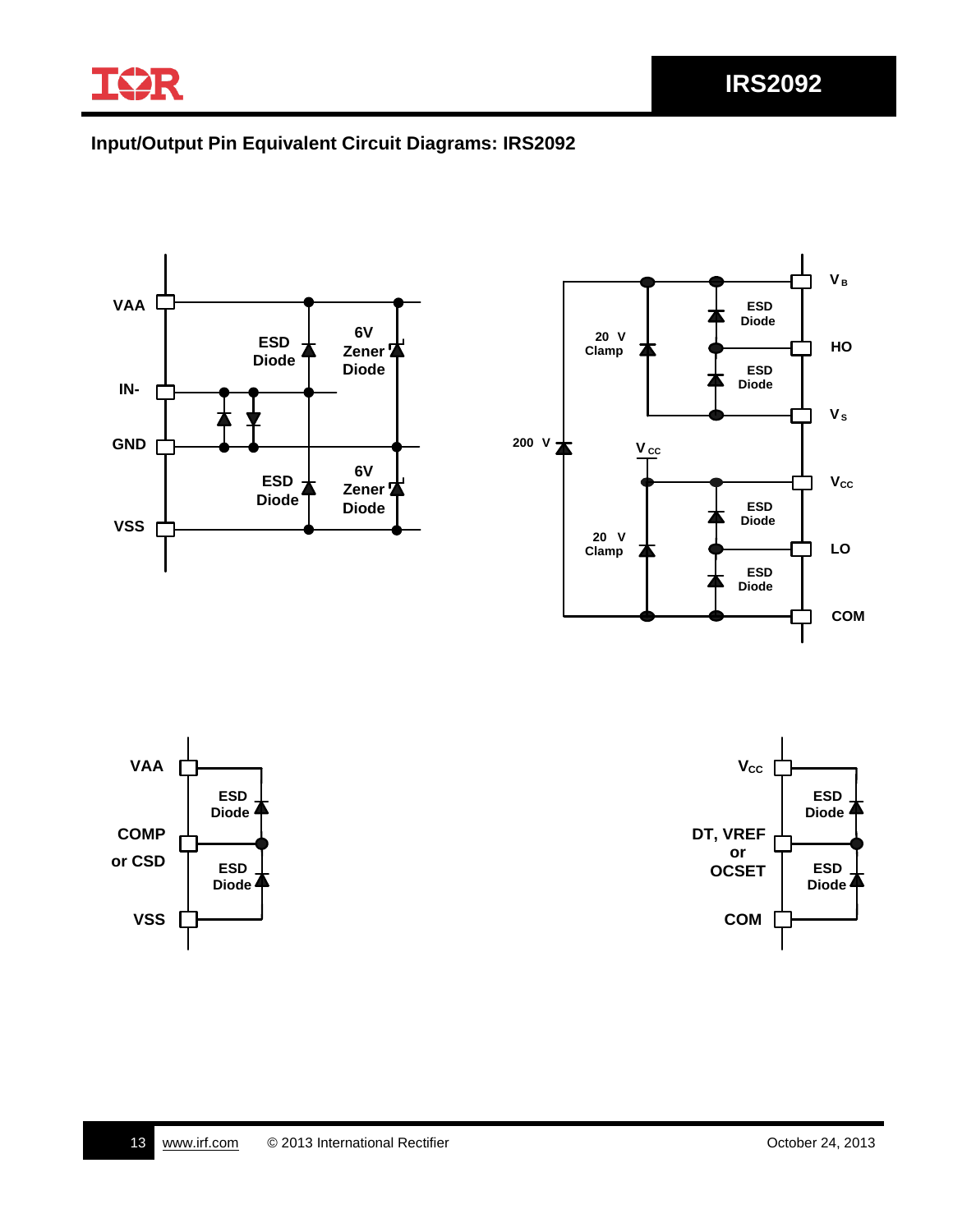

### **Lead Definitions: IRS2092**

| Pin#         | Symbol       | <b>Description</b>                         |  |  |
|--------------|--------------|--------------------------------------------|--|--|
|              | VAA          | Floating input positive supply             |  |  |
| $\mathbf{2}$ | <b>GND</b>   | Floating input supply return               |  |  |
| 3            | IN-          | Analog inverting input                     |  |  |
| 4            | <b>COMP</b>  | Phase compensation input, comparator input |  |  |
| 5            | CSD          | Shutdown timing capacitor                  |  |  |
| 6            | <b>VSS</b>   | Floating input negative supply             |  |  |
|              | <b>VREF</b>  | 5V reference voltage to program OCSET pin  |  |  |
| 8            | <b>OCSET</b> | Low side over current threshold setting    |  |  |
| 9            | DT           | Deadtime program input                     |  |  |
| 10           | <b>COM</b>   | Low side supply return                     |  |  |
| 11           | LO.          | Low side output                            |  |  |
| 12           | <b>VCC</b>   | Low side supply                            |  |  |
| 13           | VS           | High side floating supply return           |  |  |
| 14           | HO           | High side output                           |  |  |
| 15           | VB.          | High side floating supply                  |  |  |
| 16           | CSH          | High side over current sensing input       |  |  |

## **Lead Assignments**



**PDIP16 and SOIC16N**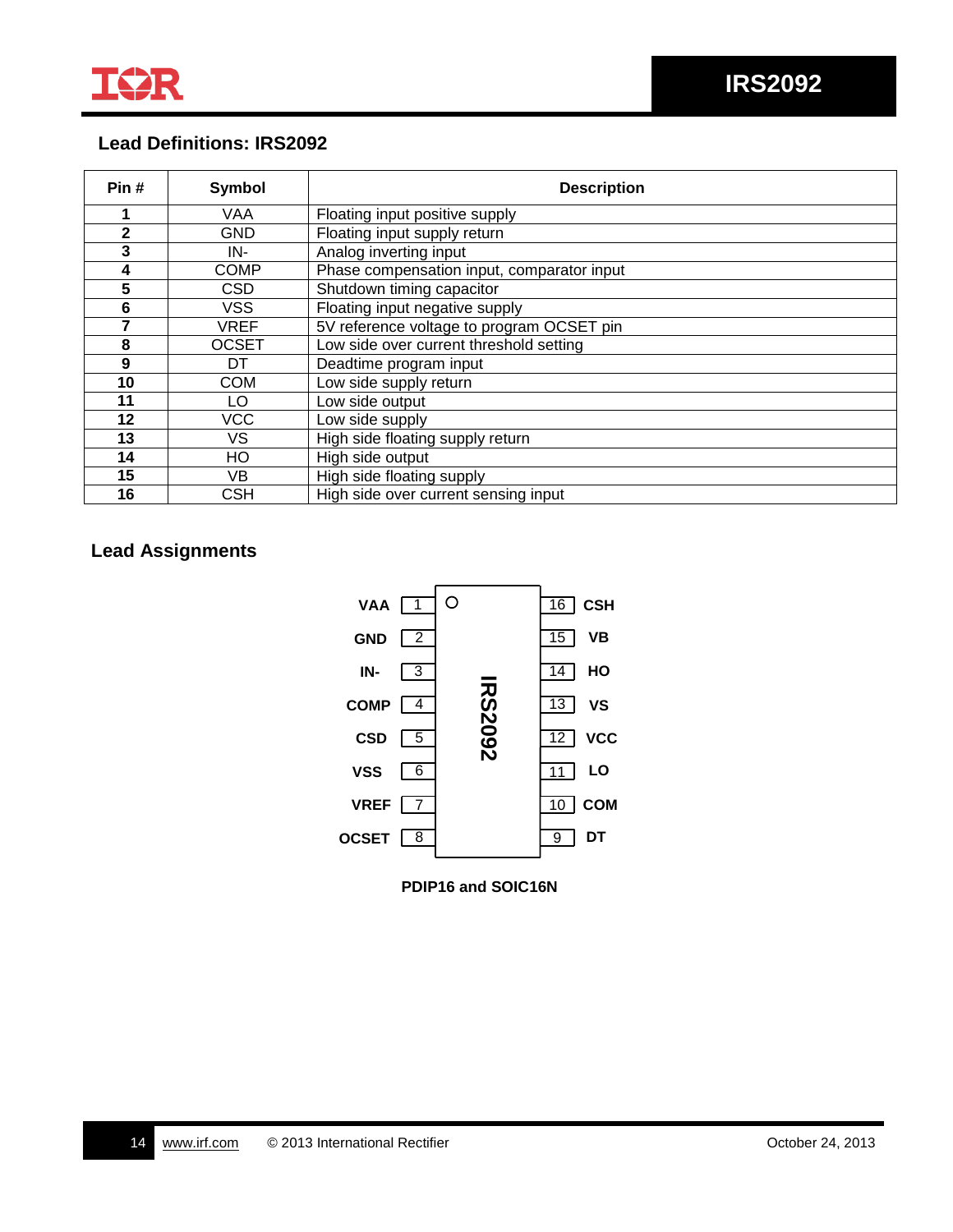

### **Package Details: PDIP16**



NOTES:

DIMENSIONING & TOLERANCING PER ANSI Y14.5M-1982.  $1$ 

2 CONTROLLING DIMENSION: INCH.

3 DIMENSIONS ARE SHOWN IN MILLIMETERS [INCHES].

**Package Details: SOIC16N**

OUTLINE CONFORMS TO JEDEC OUTLINE MS-001AA.  $\varDelta$ 

MEASURED WITH THE LEADS CONSTRAINED TO BE PERPENDICULAR 5 TO DATUM PLANE C.

DIMENSION DOES NOT INCLUDE MOLD PROTUSIONS. MOLD  $(6)$ PROTUSIONS SHALL NOT EXCEED 0.25 [.010].



DIMENSION DOES NOT INCLUDE MOLD PROTUSIONS. MOLD 6) PROTUSIONS SHALL NOT EXCEED 0.15 [.006 ].

3. DIMENSIONS ARE SHOWN IN MILLIMETERS [INCHES]. 4. OUTLINE CONFORMS TO JEDEC OUTLINE MS-012AC.

 $X$  45 $^{\circ}$ 

1.75

 $0.25$   $[.0098]$ 

 $0.19$   $0.0075$ 

 $[.0688]$ 

1.35 [.0532]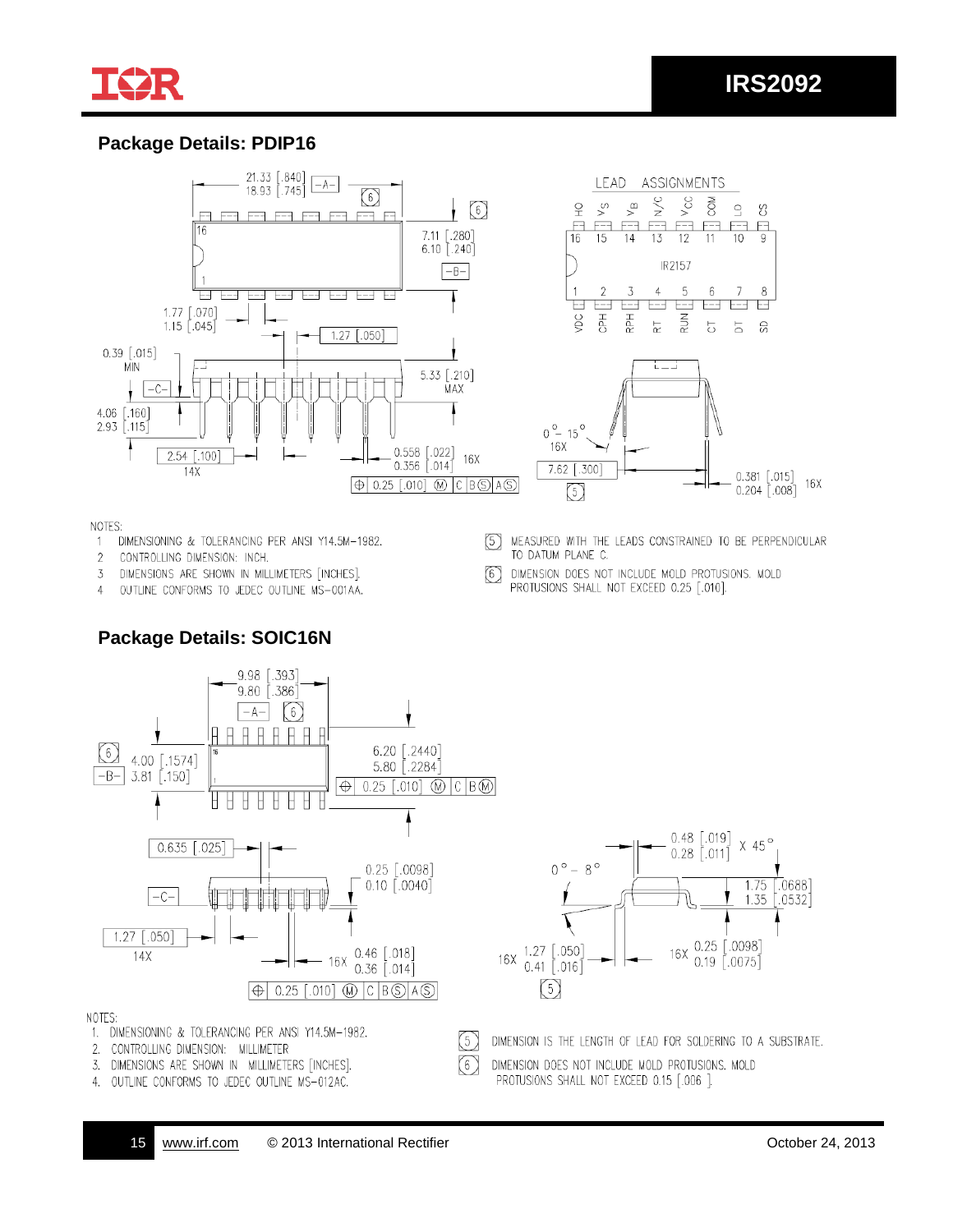# **Tape and Reel Details: SOIC16N**



### CARRIER TAPE DIMENSION FOR 16SOICN

|                         |       | <b>Metric</b> |       | Imperial |
|-------------------------|-------|---------------|-------|----------|
| Code                    | Min   | Max           | Min   | Max      |
| Α                       | 7.90  | 8.10          | 0.311 | 0.318    |
| B                       | 3.90  | 4.10          | 0.153 | 0.161    |
| C                       | 15.70 | 16.30         | 0.618 | 0.641    |
| D                       | 7.40  | 7.60          | 0.291 | 0.299    |
| $\overline{\mathsf{E}}$ | 6.40  | 6.60          | 0.252 | 0.260    |
| F                       | 10.20 | 10.40         | 0.402 | 0.409    |
| G                       | 1.50  | n/a           | 0.059 | n/a      |
| $\overline{\mathsf{H}}$ | 1.50  | 1.60          | 0.059 | 0.062    |



### REEL DIMENSIONS FOR 16SOICN

|                         |        | <b>Metric</b> |        | Imperial |
|-------------------------|--------|---------------|--------|----------|
| Code                    | Min    | Max           | Min    | Max      |
| A                       | 329.60 | 330.25        | 12.976 | 13.001   |
| B                       | 20.95  | 21.45         | 0.824  | 0.844    |
| C                       | 12.80  | 13.20         | 0.503  | 0.519    |
| D                       | 1.95   | 2.45          | 0.767  | 0.096    |
| Ē                       | 98.00  | 102.00        | 3.858  | 4.015    |
| F                       | n/a    | 22.40         | n/a    | 0.881    |
| G                       | 18.50  | 21.10         | 0.728  | 0.830    |
| $\overline{\mathsf{H}}$ | 16.40  | 18.40         | 0.645  | 0.724    |